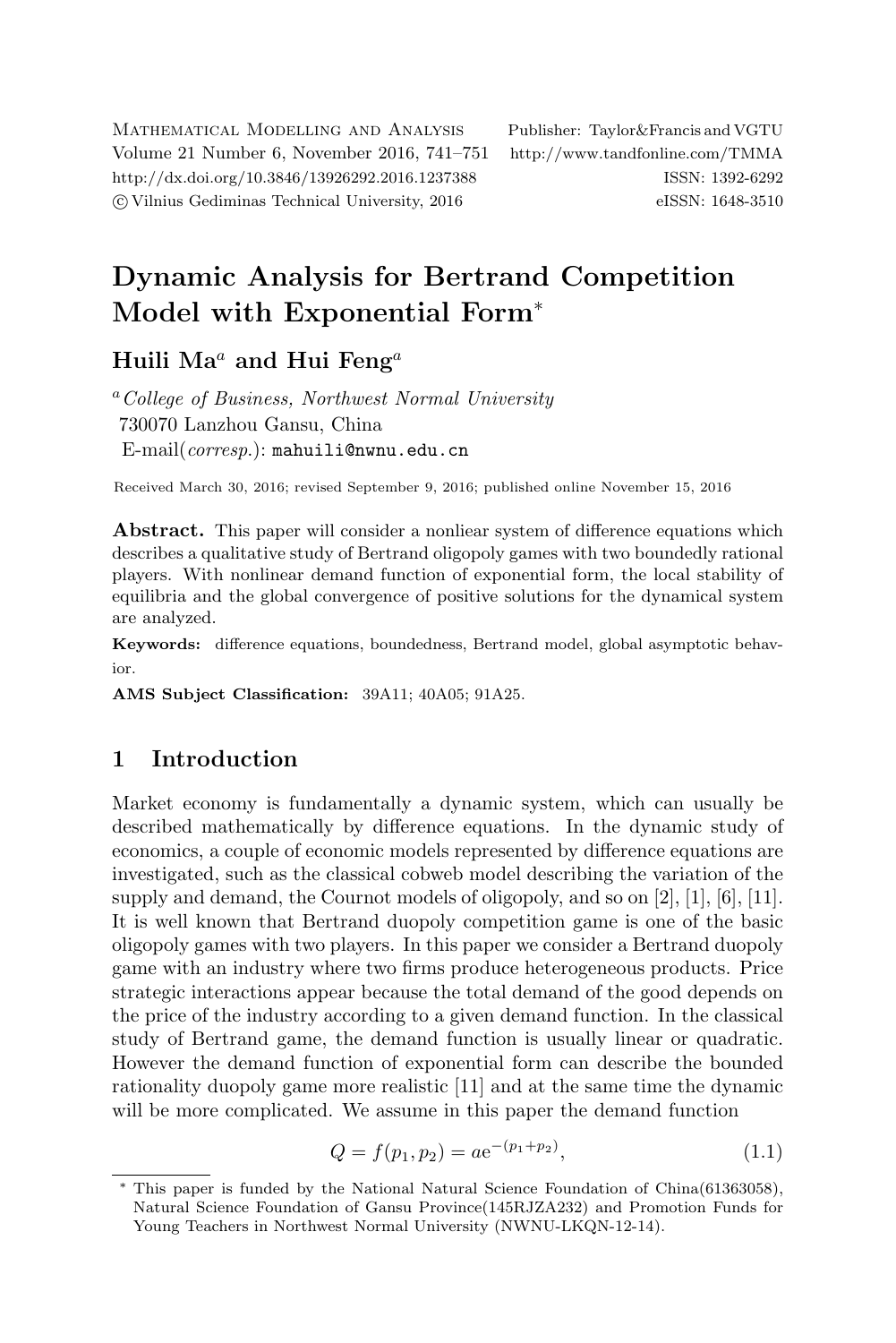where *a* is a parameter of maximum demand in the market and  $p_i$ ,  $i = 1, 2$ denotes the price of the good produced by firm i. Assume the cost function

<span id="page-1-0"></span>
$$
C_i(Q) = c_i Q, \quad i = 1, 2,
$$
\n(1.2)

where  $c_i$  is the marginal cost of the *i*th firm. Then the profit resulting from the above Bertrand duopoly game is given by

$$
\Pi_i = p_i Q - c_i Q = a(p_i - c_i) e^{-(p_1 + p_2)}.
$$
\n(1.3)

The classical oligopoly games, and the associated notion of Nash equilibrium, are based on quite demanding notion of rationality. However, since the available information in the oligopoly market is incomplete, the rational players make their price decisions on a local estimate of the expected marginal profit  $\frac{\partial \Pi_i}{\partial p_i}$ . Hence, the dynamical equation of the bounded rationality player *i* has the form

$$
p_i(t+1) = p_i(t) + \nu_i p_i(t) \frac{\partial \Pi_i}{\partial p_i}, \quad i = 1, 2,
$$

where  $\nu_i$ ,  $i = 1, 2$  is a positive parameter which represents the relative speed of the price adjustment by producer i.

Therefore, using  $(1.1)$ – $(1.3)$ , the discrete dynamical system becomes an iterated two-dimensional mapping which has the form

$$
\begin{cases} p_1(t+1) = p_1(t) + a\nu_1 e^{-(p_1+p_2)} p_1(t) (1-p_1(t)) + a\nu_1 c_1 p_1(t) e^{-(p_1+p_2)}, \\ p_2(t+1) = p_2(t) + a\nu_2 e^{-(p_1+p_2)} p_2(t) (1-p_2(t)) + a\nu_1 c_1 p_2(t) e^{-(p_1+p_2)}. \end{cases}
$$

We can rewrite this system in the new form

$$
\begin{cases} x_{n+1} = x_n + (\alpha_1 - \beta_1 x_n) x_n e^{-(x_n + y_n)}, \\ y_{n+1} = y_n + (\alpha_2 - \beta_2 y_n) y_n e^{-(x_n + y_n)}, \end{cases}
$$

where  $x_n = p_1(t), y_n = p_2(t), \alpha_i = a\nu_i(1+c_i), \beta_i = a\nu_i, i = 1, 2.$ 

In this paper we study the boundedness and the global asymptotic behavior of the positive solutions of the system of difference equation

<span id="page-1-2"></span><span id="page-1-1"></span>
$$
\begin{cases}\nx_{n+1} = x_n + (\alpha_1 - \beta_1 x_n)x_n e^{-(x_n + y_n)}, \\
y_{n+1} = y_n + (\alpha_2 - \beta_2 y_n)y_n e^{-(x_n + y_n)},\n\end{cases}
$$
\n(1.4)

where  $\alpha_i, \beta_i \in (0, \infty)$  with  $\alpha_i > \beta_i$ ,  $i = 1, 2$ , and the initial values  $x_0, y_0$  are positive numbers.

In [\[5\]](#page-9-3), by using the inverse demand function of exponential form, MF Elettreby and H El-Metwally studied a Cournot competition model described by difference systems of exponential form and they obtained the local stability of the equilibrium point and the global convergence of positive solutions. In [\[4\]](#page-9-4), HA El-Metwally and AA Elsadany investigated the chaotic behavior of a duopoly Cournot game model of difference systems of exponential form. As for the studies of the behavior of positive solutions for difference equations of exponential form, we refer the readers to [\[3\]](#page-9-5), [\[8\]](#page-10-1), [\[9\]](#page-10-2), [\[10\]](#page-10-3) and the references therein. The next theorem will be a useful tool later in Section [3.](#page-3-0)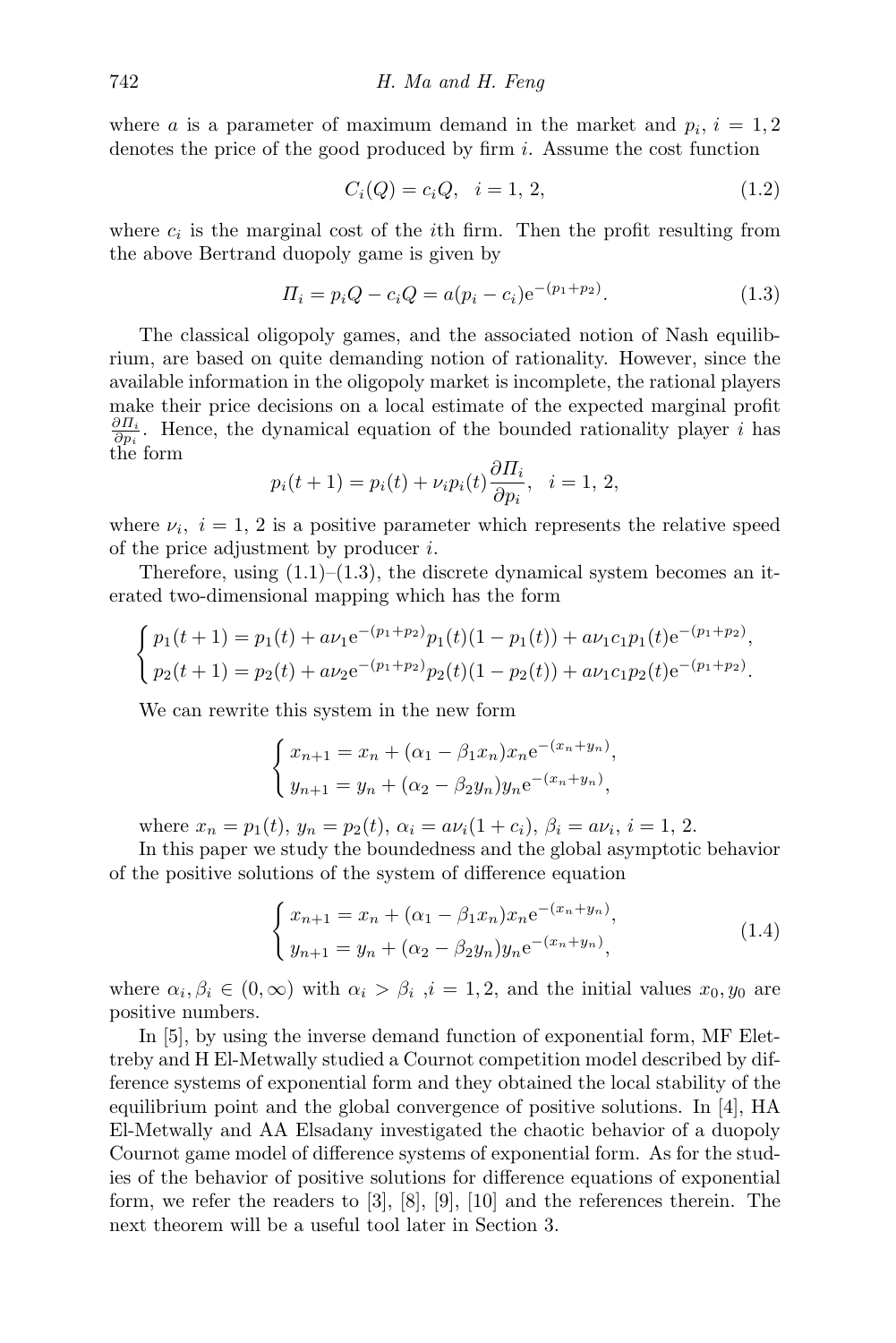**Theorem 1.** [\[7\]](#page-9-6) Suppose  $T = (f, g)$  be a monotone map on a closed and bounded rectangular region  $S \subset \mathbb{R}^2$ . If T has a unique fixed point  $E = (\bar{x}, \bar{y})$  in S, then  $E$  is a global attractor of  $T$  on  $S$ .

## 2 Equilibria Points of [\(1.4\)](#page-1-1)

Observe that the equilibria points of system  $(1.4)$  are given by the equations

$$
\begin{cases} \bar{x} = \bar{x} + (\alpha_1 - \beta_1 \bar{x}) \bar{x} e^{-(\bar{x} + \bar{y})}, \\ \bar{y} = \bar{y} + (\alpha_2 - \beta_2 \bar{y}) \bar{y} e^{-(\bar{x} + \bar{y})}, \end{cases} \Rightarrow \begin{cases} (\alpha_1 - \beta_1 \bar{x}) \bar{x} e^{-(\bar{x} + \bar{y})} = 0, \\ (\alpha_2 - \beta_2 \bar{y}) \bar{y} e^{-(\bar{x} + \bar{y})} = 0. \end{cases}
$$

Obviously, system [\(1.4\)](#page-1-1) has equilibria points  $E_0 = (0,0), E_1 = (0, \frac{\alpha_2}{\beta_2}), E_2 =$  $\left(\frac{\alpha_1}{\beta_1}, 0\right)$  and  $E_3 = \left(\frac{\alpha_1}{\beta_1}, \frac{\alpha_2}{\beta_2}\right)$ .

In the following, we deal with the local stability of the above four equilib-rium points of [\(1.4\)](#page-1-1). Now set  $F(x_n, y_n) = x_n + (\alpha_1 - \beta_1 x_n)x_n e^{-(x_n + y_n)}$ ,  $G(x_n, y_n) = y_n + (\alpha_2 - \beta_2 y_n) y_n e^{-(x_n + y_n)}$ , where  $F(x, y)$  and  $G(x, y)$  are continuous functions. Then we obtain

$$
\frac{\partial F(x,y)}{\partial x} = 1 + \left[ (\alpha_1 - \beta_1 x) - \beta_1 x - (\alpha_1 - \beta_1 x) x \right] e^{-(x+y)},
$$
  
\n
$$
\frac{\partial F(x,y)}{\partial y} = -(\alpha_1 - \beta_1 x) x e^{-(x+y)}, \quad \frac{\partial G(x,y)}{\partial x} = -(\alpha_2 - \beta_2 y) y e^{-(x+y)},
$$
  
\n
$$
\frac{\partial G(x,y)}{\partial y} = 1 + \left[ (\alpha_2 - \beta_2 y) - \beta_2 y - (\alpha_2 - \beta_2 y) y \right] e^{-(x+y)}.
$$

#### **Proposition 1.** The equilibrium point  $E_0$  of system [\(1.4\)](#page-1-1) is unstable.

*Proof.* We compute the Jacobian matrix of system  $(1.4)$  about the equilibrium point  $E_0 = (0,0)$  and have

$$
J(E_0) = \begin{pmatrix} 1 + \alpha_1 & 0 \\ 0 & 1 + \alpha_2 \end{pmatrix}.
$$

Therefore the eigenvalues of  $J(E_0)$  are given by  $\lambda_1 = 1 + \alpha_1$  and  $\lambda_2 = 1 + \alpha_2$ . Then  $|\lambda_i| > 1$ ,  $i = 1, 2$ . So the equilibrium point  $E_0$  of system [\(1.4\)](#page-1-1) is unstable. The proof is completed.  $\square$ 

**Proposition 2.** The equilibria points  $E_1$  and  $E_2$  of system [\(1.4\)](#page-1-1) are saddle points.

*Proof.* The Jacobian matrix of system [\(1.4\)](#page-1-1) about the equilibrium point  $E_1 =$  $(0, \alpha_2/\beta_2)$  has the form

$$
J(E_1) = \begin{pmatrix} 1 + \alpha_1 e^{-\alpha_2/\beta_2} & 0 \\ 0 & 1 - \alpha_2 e^{-\alpha_2/\beta_2} \end{pmatrix}.
$$

Therefore the eigenvalues of  $J(E_1)$  are given by  $\lambda_1 = 1 + \alpha_1 e^{-\alpha_2/\beta_2}$  and  $\lambda_2 =$  $1 - \alpha_2 e^{-\alpha_2/\beta_2}$ . Then

$$
|\lambda_1| > 1, \quad |\lambda_2| < 1.
$$

Math. Model. Anal., 21(6):741–751, 2016.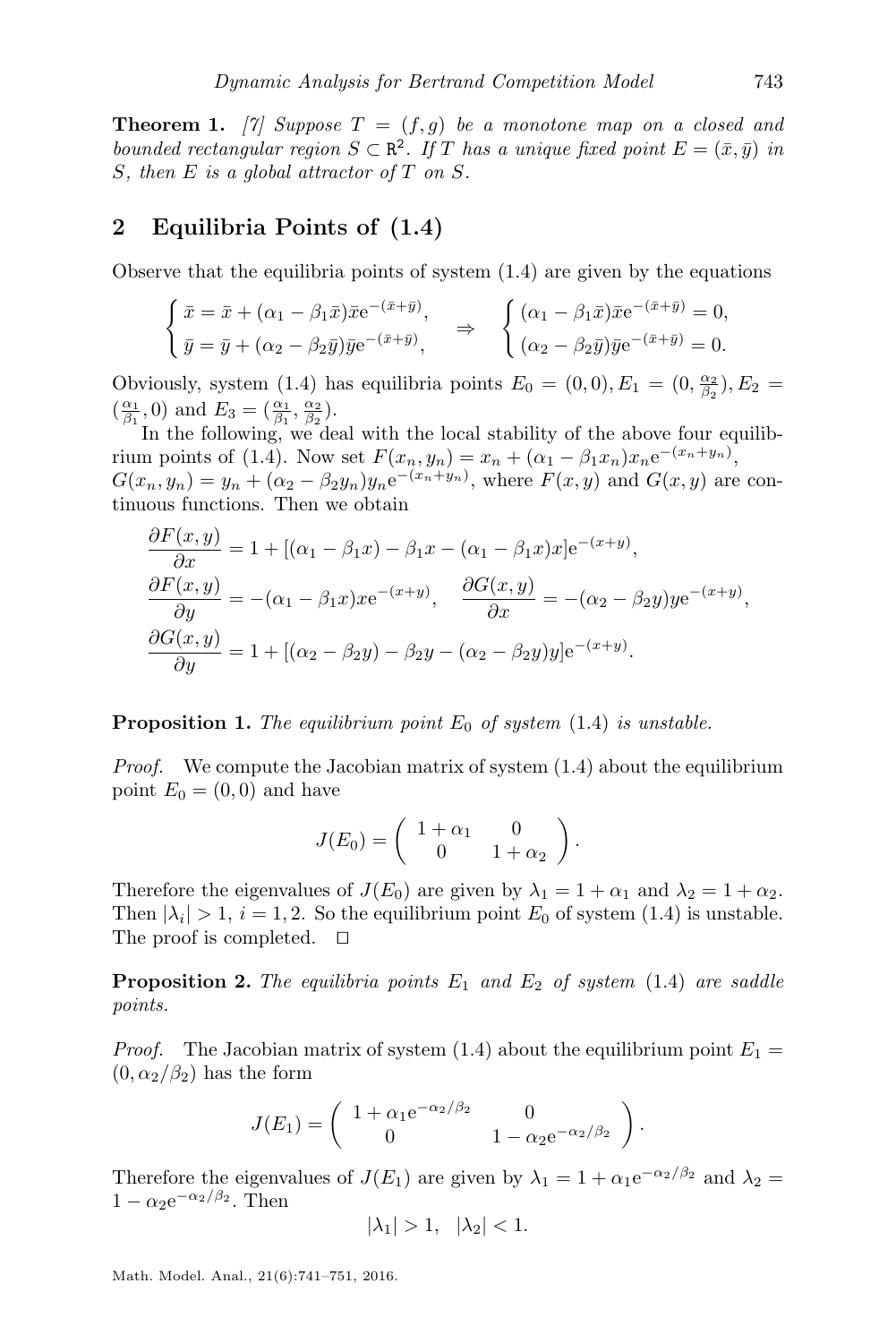Thus it follows that the equilibrium point  $E_1$  of system [\(1.1\)](#page-0-0) is a saddle point. Similarly, one can easily prove that the equilibrium point  $E_2$  of system [\(1.4\)](#page-1-1) is also a saddle point. This completes the proof.  $\square$ 

**Proposition 3.** The Nash equilibrium point  $E_3$  of system  $(1.4)$  is asymptotically stable if either  $0 < \alpha_i e^{-(\frac{\alpha_1}{\beta_1} + \frac{\alpha_2}{\beta_2})} < 1$  or  $1 < \alpha_i e^{-(\frac{\alpha_1}{\beta_1} + \frac{\alpha_2}{\beta_2})} < 2$ ,  $i = 1, 2$ .

*Proof.* The Jacobian matrix of system [\(1.4\)](#page-1-1) about the equilibrium point  $E_3 =$  $(\alpha_1/\beta_1, \alpha_2/\beta_2)$  is

$$
J(E_1) = \begin{pmatrix} 1 - \alpha_1 e^{-(\frac{\alpha_1}{\beta_1} + \frac{\alpha_2}{\beta_2})} & 0 \\ 0 & 1 - \alpha_2 e^{-(\frac{\alpha_1}{\beta_1} + \frac{\alpha_2}{\beta_2})} \end{pmatrix}.
$$

Therefore the eigenvalues of  $J(E_3)$  are given by

$$
\lambda_1=1-\alpha_1\mathrm{e}^{-(\frac{\alpha_1}{\beta_1}+\frac{\alpha_2}{\beta_2})},\ \ \lambda_2=1-\alpha_2\mathrm{e}^{-(\frac{\alpha_1}{\beta_1}+\frac{\alpha_2}{\beta_2})}.
$$

It is well known that the equilibrium point  $E_3$  of system [\(1.4\)](#page-1-1) is locally asymptotically stable if for  $i = 1, 2, |\lambda_i| < 1$  are satisfied, which is true when  $0 < \alpha_i e^{-(\frac{\alpha_1}{\beta_1} + \frac{\alpha_2}{\beta_2})} < 1$  or  $1 < \alpha_i e^{-(\frac{\alpha_1}{\beta_1} + \frac{\alpha_2}{\beta_2})} < 2$ ,  $i = 1, 2$ . The proof is completed.  $\Box$ 

## <span id="page-3-0"></span>3 Global Stability Analysis of [\(1.4\)](#page-1-1)

In this section we first concern with the boundedness properties of the positive solutions for system [\(1.4\)](#page-1-1). Under appropriate conditions, we give some bounded results related to system [\(1.4\)](#page-1-1).

**Theorem 2.** Assume that  $\beta_i e^{-\frac{\alpha_i+\beta_i}{\beta_i}} < 1$ . Then every solution  $\{(x_n, y_n)\}_{n=0}^{\infty}$ of system [\(1.4\)](#page-1-1) with  $x_0 > 0$  and  $y_0 > 0$ , satisfies that  $x_n > 0$  and  $y_n > 0$  for all  $n > 0$ .

*Proof.* Let  $H_i(x, y)$ ,  $i = 1, 2$  be continuous functions defined by

$$
H_i(x, y) = 1 + (\alpha_i - \beta_i x) e^{-(x+y)}, i = 1, 2.
$$

Then system [\(1.4\)](#page-1-1) can be rewritten in the form

$$
x_{n+1} = x_n H_1(x_n, y_n), \quad y_{n+1} = y_n H_2(x_n, y_n).
$$

Now assume that  $\{(x_n, y_n)\}_{n=0}^{\infty}$  is a solution of system  $(1.4)$  with positive initial values. Then it suffices to show that  $H_i(x, y)$ ,  $i = 1, 2$  are positive for all  $x_0 > 0$ and  $y_0 > 0$ . Observe that

$$
\frac{\partial H_i(x,y)}{\partial x} = (-\beta_i - \alpha_i + \beta_i x) e^{-(x+y)}, \frac{\partial H_i(x,y)}{\partial y} = -(\alpha_i - \beta_i x) e^{-(x+y)}, i = 1, 2.
$$

Therefore  $H_i$  have no positive critical points. Let a and b be arbitrary positive numbers and consider the domain

$$
D = \{(x, y) : 0 \le x \le a, 0 \le y \le b\}.
$$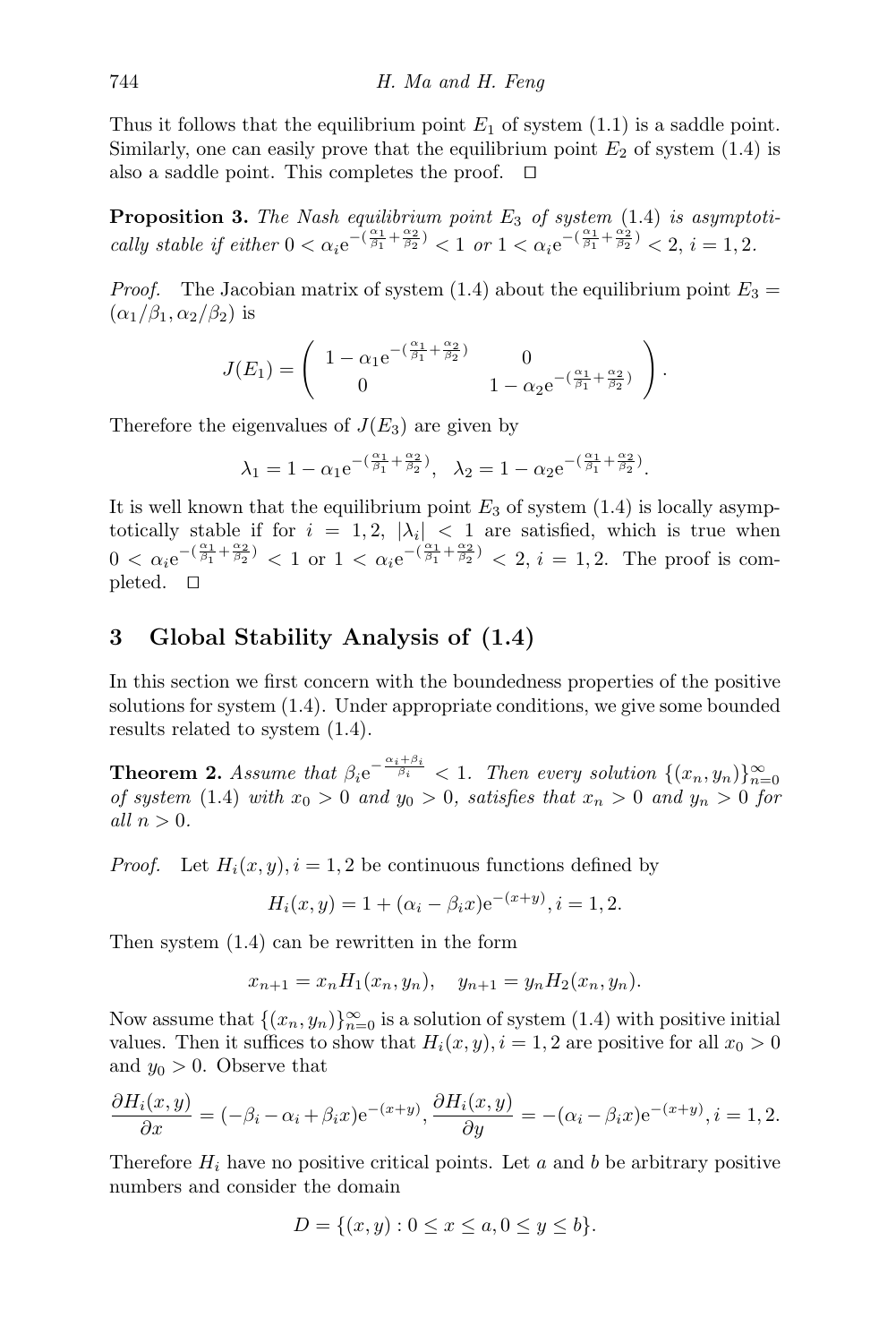Then for  $i = 1, 2$ , we see that

$$
H_i(0, y) = 1 + \alpha_i e^{-y}, \quad H_i(a, y) = 1 + (\alpha_i - a\beta_i)e^{-(a+y)}, \quad 0 \le y \le b,
$$
  

$$
H_i(x, 0) = 1 + (\alpha_i - \beta_i x)e^{-x}, \quad H_i(x, b) = 1 + (\alpha_i - \beta_i x)e^{-(x+b)}, \quad 0 \le x \le a.
$$

Using elementary differential calculus, we obtain that the absolute minimum of  $H_i$  is  $1 - \beta_i e^{-\frac{\alpha_i + \beta_i}{\beta_i}}$ . Therefore  $H_i(x, y) \geq 1 - \beta_i e^{-\frac{\alpha_i + \beta_i}{\beta_i}} > 0$  for all  $(x, y) \in D$ . Since a and b are arbitrary positive numbers, we can conclude that  $H_i(x, y) > 0$ for  $i = 1, 2$  and for all  $(x, y) \in (0, \infty)^2$ .  $\Box$ 

**Theorem 3.** Let  $\{(x_n, y_n)\}_{n=0}^{\infty}$  be a solution of system  $(1.4)$  with  $(x_{n_0}, y_{n_0}) \in$  $(0, \frac{\alpha_1}{\beta_1}] \times (0, \frac{\alpha_2}{\beta_2}]$  for some  $n_0 \geq 0$ . If for  $i = 1, 2, \alpha_i < 1$ , then  $\{(x_n, y_n)\}\in$  $(0, \frac{\alpha_1}{\beta_1}] \times (0, \frac{\alpha_2}{\beta_2}]$  for all  $n \geq n_0$ .

*Proof.* Let  $n_0 \ge 0$  be such that  $x_{n_0} \in (0, \frac{\alpha_1}{\beta_1}]$ . It follows from system [\(1.4\)](#page-1-1) that

$$
x_{n_0+1} \le x_{n_0} + (\alpha_1 - \beta_1 x_{n_0}) x_{n_0}.
$$

Set  $h(x) = x + (\alpha_1 - \beta_1 x)x$ . We obtain that

$$
h'(x) = 1 + \alpha_1 - 2\beta_1 x, \quad h''(x) = -2\beta_1 < 0.
$$

Hence  $h'(x)$  is decreasing on  $(0, \frac{\alpha_1}{\beta_1}]$ . Then  $h'(\frac{\alpha_1}{\beta_1}) = 1 - \alpha_1 > 0$ . Therefore  $h(x)$ is increasing on  $(0, \frac{\alpha_1}{\beta_1}]$ . Consequently,  $h(x) \leq h(\frac{\alpha_1}{\beta_1}) = \frac{\alpha_1}{\beta_1}$ . So  $x_n \leq \frac{\alpha_1}{\beta_1}$  for all  $n \geq n_0$ . Similar method can be applied for  $y_n$ . This completes the proof.  $\Box$ 

<span id="page-4-0"></span>**Theorem 4.** Assume that  $\alpha_i < 1$ . Then every solution  $\{(x_n, y_n)\}_{n=0}^{\infty}$  of system [\(1.4\)](#page-1-1) satisfies

$$
x_n \le (1 - \alpha_1)^{n - n_0} x_{n_0} + \frac{\alpha_1}{\beta_1} [1 - (1 - \alpha_1)^{n - n_0}],
$$
  

$$
y_n \le (1 - \alpha_1)^{n - n_0} y_{n_0} + \frac{\alpha_1}{\beta_1} [1 - (1 - \alpha_1)^{n - n_0}]
$$

for any  $n_0$  satisfying  $x_{n_0} \in (0, \frac{\alpha_1}{\beta_1}], y_{n_0} \in (0, \frac{\alpha_2}{\beta_2}].$ 

*Proof.* Let  $n \geq 0$  be such that  $x_n \in (0, \frac{\alpha_1}{\beta_1}], y_n \in (0, \frac{\alpha_2}{\beta_2}]$ . It follows from system [\(1.4\)](#page-1-1) that

$$
x_{n+1} \le x_n + (\alpha_1 - \beta_1 x_n)x_n \le x_n + (\alpha_1 - \beta_1 x_n) \frac{\alpha_1}{\beta_1} = (1 - \alpha_1)x_n + \frac{\alpha_1^2}{\beta_1}.
$$

Since  $\alpha_1$  < 1, we have

$$
x_{n+2} \le (1 - \alpha_1)x_{n+1} + \frac{\alpha_1^2}{\beta_1} = (1 - \alpha_1)^2 x_n + (1 - \alpha_1)\frac{\alpha_1^2}{\beta_1} + \frac{\alpha_1^2}{\beta_1}.
$$

Math. Model. Anal., 21(6):741–751, 2016.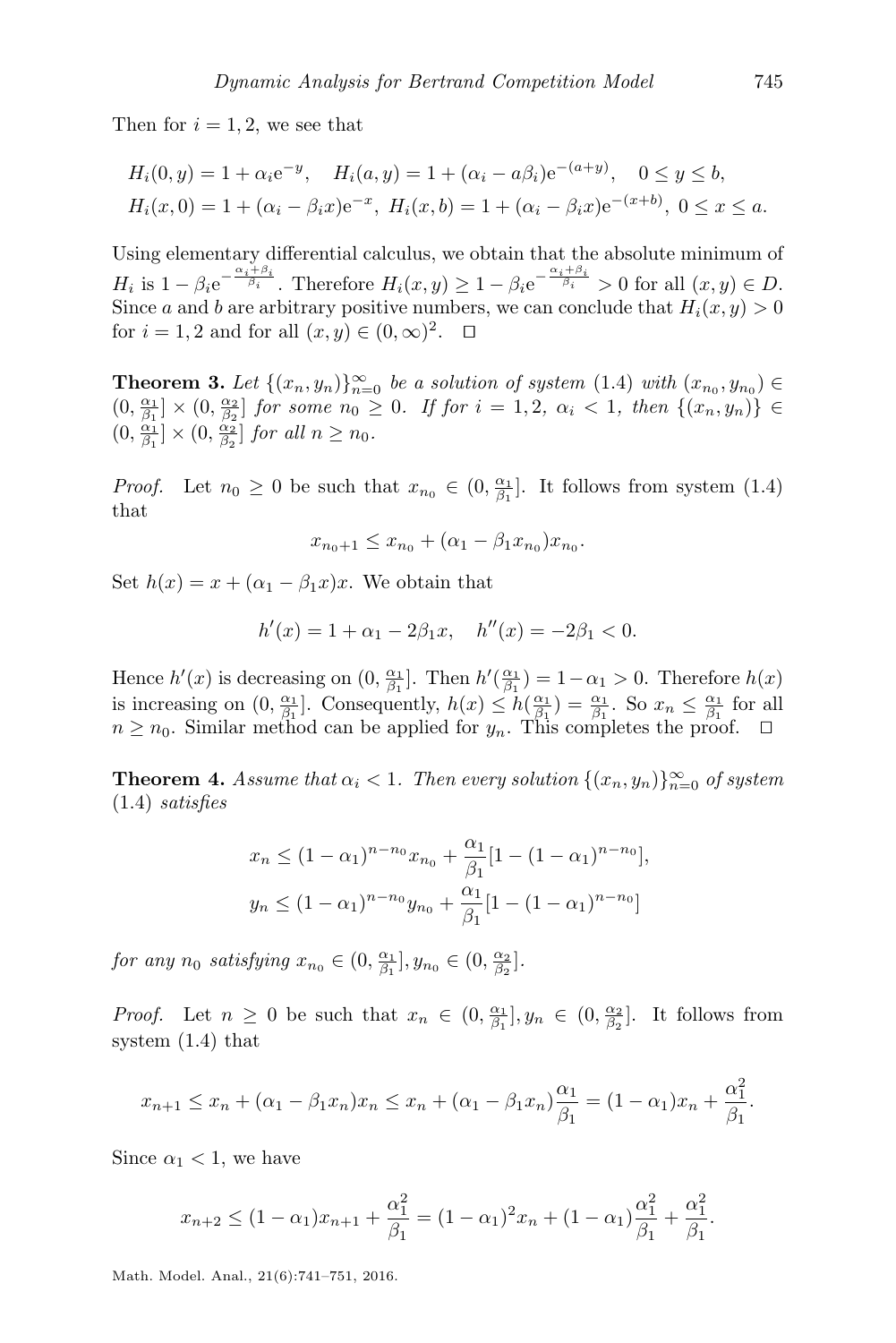By induction, for fixed  $n_0$  satisfying  $x_{n_0} \in (0, \alpha_1/\beta_1], y_{n_0} \in (0, \alpha_2/\beta_2],$  we obtain

$$
x_n \le (1-\alpha_1)^{n-n_0} x_{n_0} + \frac{\alpha_1^2}{\beta_1} [(1-\alpha_1)^{n-n_0-1} + (1-\alpha_1)^{n-n_0-2} + \dots + (1-\alpha_1) + 1]
$$
  
=  $(1-\alpha_1)^{n-n_0} x_{n_0} + \frac{\alpha_1^2}{\beta_1} \frac{1 - (1-\alpha_1)^{n-n_0}}{\alpha_1}$   
=  $(1-\alpha_1)^{n-n_0} x_{n_0} + \frac{\alpha_1}{\beta_1} [1 - (1-\alpha_1)^{n-n_0}].$ 

Similarly, we could prove

$$
y_n \le (1 - \alpha_1)^{n - n_0} y_{n_0} + \frac{\alpha_1}{\beta_1} [1 - (1 - \alpha_1)^{n - n_0}]
$$

for any  $n_0$  satisfying  $x_{n_0} \in (0, \frac{\alpha_1}{\beta_1}], y_{n_0} \in (0, \frac{\alpha_2}{\beta_2}]. \quad \Box$ 

The following corollary is coming immediately from Theorem [4.](#page-4-0)

Corollary 1. Assume  $\alpha_i < 1, i = 1, 2$ . Then for any initial point  $(x_{n_0}, y_{n_0}) \in$  $(0, \alpha_1/\beta_1] \times (0, \alpha_2/\beta_2]$ , every positive solution  $\{(x_n, y_n)\}_{n=0}^{\infty}$  of system  $(1.4)$  is bounded. Moreover,

$$
\limsup_{n \to \infty} x_n \le \alpha_1/\beta_1, \quad \limsup_{n \to \infty} y_n \le \alpha_2/\beta_2.
$$

Next, in the following theorem, we investigate the global attractivity of the equilibrium point  $(\bar{x}, \bar{y})$  of system [\(1.4\)](#page-1-1).

**Theorem 5.** Assume that  $\alpha_i < 1$ . Then the unique positive equilibrium point  $(\bar{x}, \bar{y})$  of system [\(1.4\)](#page-1-1) is a global attractor of all positive solutions of system  $(1.4).$  $(1.4).$ 

*Proof.* Let  $\{(x_n, y_n)\}_{n=0}^{\infty}$  be a solution of system [\(1.4\)](#page-1-1). In the first case, if  $x_0 \leq \bar{x} < \frac{\alpha_1}{\beta_1},$ 

$$
x_1 = x_0 + (\alpha_1 - \beta_1 x_0) x_0 e^{-(x_0 + y_0)} > x_0.
$$

Then the sequence  ${x_n}_{n=0}^{\infty}$  is increasing and since it was shown that it is bounded above by  $\frac{\alpha_1}{\beta_1}$ , then it converges to the unique positive equilibrium point  $\bar{x}$ . The second case is  $x_0 \geq \bar{x}$ , we will show that there exists a positive integer N such that  $x_N \leq \bar{x}$ . Notice that in this case

$$
x_1 = x_0 + (\alpha_1 - \beta_1 x_0) x_0 e^{-(x_0 + y_0)} < x_0.
$$

Repeating this step confirms that  $\{x_n\}$  is a decreasing sequence. Thus either there exists  $N \in \mathbb{N}$  such that  $x_N < \bar{x}$  or  $x_n$  is a bounded decreasing sequence which has a limit  $d_1 > \bar{x}$ . In whichever cases, we can assume similarly that  $y_n$ has a limit  $d_2$ . Set  $f(x, y) = (\beta_1 x - \alpha_1) x e^{-(x+y)}$ . By the continuity of f and convergence of  $(x_n, y_n)$ , we have there exists  $n_1 \in \mathbb{N}$  such that for any  $n \geq n_1$ ,  $f(x_n, y_n) \ge \delta$ , where  $\delta = \frac{f(d_1, d_2)}{2} > 0$ . Therefore, for any  $n \ge n_1$ ,

$$
x_{n+1} = x_n + (\alpha_1 - \beta_1 x_n)x_n e^{-(x_n + y_n)} = x_n - (\beta_1 x_n - \alpha_1)x_n e^{-(x_n + y_n)} x_n < x_n - \delta.
$$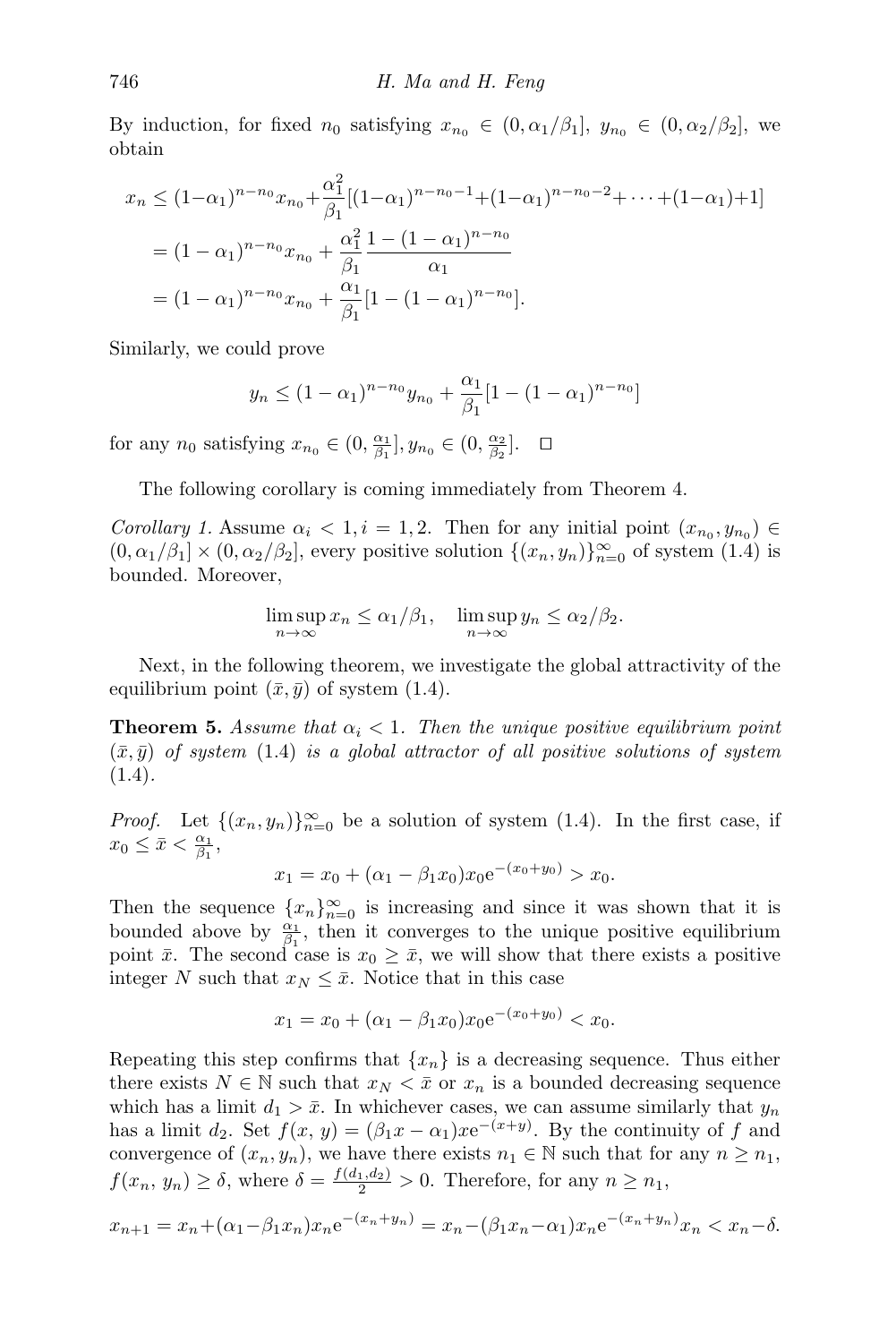So there exists a positive integer N such that  $x_N < \bar{x}$ .

Similarly, it can be shown that the sequence  $\{y_n\}_{n=0}^{\infty}$  converges to the unique positive equilibrium point  $\bar{y}$ . Thus  $\{(x_n, y_n)\}_{n=0}^{\infty}$  converges to  $(\bar{x}, \bar{y})$ .  $\Box$ 

<span id="page-6-0"></span>Example [1](#page-6-0). Set  $\alpha_1 = 0.6, \alpha_2 = 0.5, \beta_1 = 0.3, \beta_2 = 0.1$ , Figure 1 shows the stability of equilibrium of [\(1.4\)](#page-1-1).



**Figure 1.** The stability of equilibrium of [\(1.4\)](#page-1-1) while  $\alpha_i > \beta_i$ 

As a special case at last, when  $\alpha_1 = \alpha_2 = \alpha$ ,  $\beta_1 = \beta_2 = \beta$ , we contemplate the following system

<span id="page-6-1"></span>
$$
\begin{cases}\n x_{n+1} = x_n + (\alpha - \beta x_n) x_n e^{-(x_n + y_n)}, \\
 y_{n+1} = y_n + (\alpha - \beta y_n) y_n e^{-(x_n + y_n)},\n\end{cases}
$$
\n(3.1)

we can have

**Theorem 6.** Assume that  $\alpha < 1$ . If  $\beta > \frac{\alpha^2 + 4\beta^2}{4}$  $\frac{44\rho}{4}$ , then the unique positive equilibrium point  $(\bar{x}, \bar{y})$  of system  $(1.4)$  is a global attractor of all positive solutions of system [\(3.1\)](#page-6-1).

Proof. Rewrite [\(3.1\)](#page-6-1) as

$$
x_{n+1} = F(x_n, y_n), \quad y_{n+1} = G(x_n, y_n),
$$

where  $F(x, y) = x + (\alpha - \beta x)xe^{-(x+y)}$  and  $G(x, y) = y + (\alpha - \beta y)ye^{-(x+y)}$  are continuous functions. Now consider

$$
\begin{cases} m_1 = F(m_1, M_2), & M_1 = F(M_1, m_2), \\ m_2 = G(M_1, m_2), & M_2 = G(m_1, M_2). \end{cases}
$$

That is,

$$
\begin{cases}\nm_1 = m_1 + (\alpha - \beta m_1) m_1 e^{-(m_1 + M_2)}, & M_1 = M_1 + (\alpha - \beta M_1) M_1 e^{-(M_1 + m_2)}, \\
m_2 = m_2 + (\alpha - \beta m_2) m_2 e^{-(M_1 + m_2)}, & M_2 = M_2 + (\alpha - \beta M_2) M_2 e^{-(m_1 + M_2)}.\n\end{cases}
$$

Obviously,  $m_1 = M_1 = m_2 = M_2$  satisfy all the above equations. Solving these equations directly can obtain  $m_1 = M_1 = m_2 = M_2 = \alpha/\beta$ . So [\(3.1\)](#page-6-1) has a unique fixed point  $(\bar{x}, \bar{y}) = (\alpha/\beta, \alpha/\beta)$ .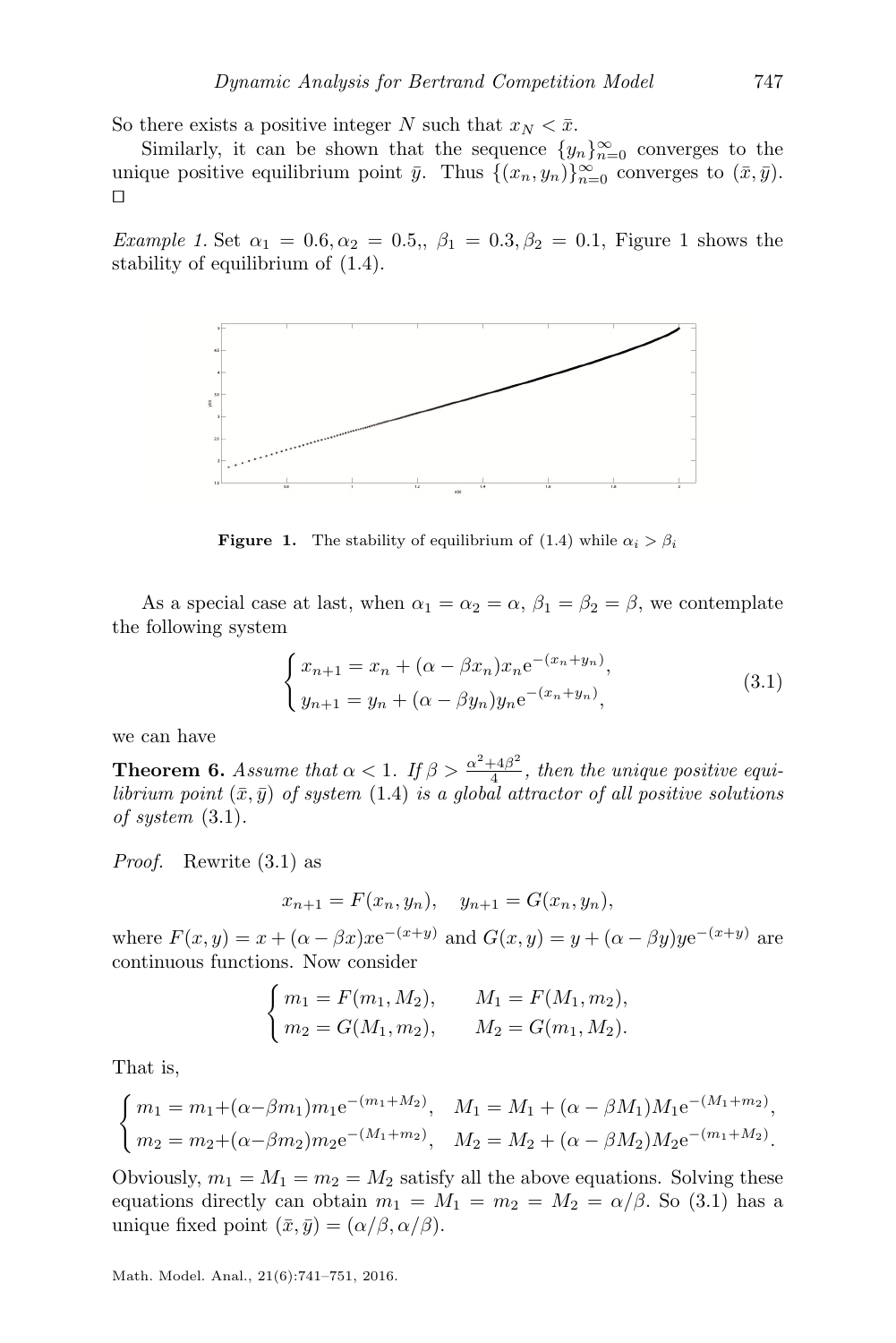On the other hand, we can see

$$
\frac{\partial F}{\partial x} = 1 + [\alpha - (\alpha + 2\beta)x + \beta x^2]e^{-(x+y)} \ge 1 - \frac{\alpha^2 + 4\beta^2}{4\beta}.
$$

Therefore,  $\frac{\partial F}{\partial x} > 0$  if  $\beta > \frac{\alpha^2 + 4\beta^2}{4}$  $\frac{+4\beta^2}{4}$ . We can do the same way to get that  $\frac{\partial G}{\partial x} > 0$ . Thus, by Theorem [1,](#page-1-2) it follows that the unique positive equilibrium point  $(\bar{x}, \bar{y})$ is a global attractor of all positive solutions of system  $(3.1)$ .  $\Box$ 

### 4 Remark

In this last section, just from the mathematics point of view, we give a remark to discuss the case  $\alpha_i \leq \beta_i$ ,  $i = 1, 2$ . We will see the unique positive equilibrium point  $(\bar{x}, \bar{y})$  of system [\(1.4\)](#page-1-1) is a global attractor of all positive solutions of system  $(1.4).$  $(1.4).$ 

**Proposition 4.** Let  $\{(x_n, y_n)\}_{n=0}^{\infty}$  be a solution of system [\(1.4\)](#page-1-1) with  $(x_{n_0}, y_{n_0})$  $\in (0, \frac{\alpha_1}{\beta_1}] \times (0, \frac{\alpha_2}{\beta_2}]$  for some  $n_0 \geq 0$ . If for  $i = 1, 2$ , one of the followings is hold: (i)  $\alpha_i \leq \beta_i$ ,  $\beta_i e^{-\frac{\alpha_i}{\beta_i}} < 1$ ; (ii)  $\alpha_i < 1$ , then  $\{(x_n, y_n)\} \in (0, \frac{\alpha_1}{\beta_1}] \times (0, \frac{\alpha_2}{\beta_2}]$  for all  $n \geq n_0$ .

*Proof.* For condition (i), we can prove as follows. Let  $n_0 \geq 0$  be such that  $x_{n_0} \in (0, \frac{\alpha_1}{\beta_1}]$ . Since  $\alpha_i \leq \beta_i$  in (i), it follows from system [\(1.4\)](#page-1-1) that

$$
x_{n_0+1} \le x_{n_0} + (\alpha_1 - \beta_1 x_{n_0}) e^{-\frac{\alpha_1}{\beta_1}}.
$$

Set  $g(x) = x + (\alpha_1 - \beta_1 x) e^{-\alpha_1/\beta_1}$ . Then  $g'(x) = 1 - \beta_1 e^{-\frac{\alpha_1}{\beta_1}}$ . If (i) is hold, we have  $g'(x) > 0$ , and then  $g(x)$  is increasing on  $(0, \frac{\alpha_1}{\beta_1}]$ . Consequently,  $g(x) \le$  $g(\frac{\alpha_1}{\beta_1}) = \frac{\alpha_1}{\beta_1}$ . Similar method can be applied for  $y_n$ .

As for condition (ii), we have the following proof. Let  $n_0 \geq 0$  be such that  $x_{n_0} \in (0, \frac{\alpha_1}{\beta_1}]$ . It follows from system [\(1.4\)](#page-1-1) that

$$
x_{n_0+1} \le x_{n_0} + (\alpha_1 - \beta_1 x_{n_0}) x_{n_0}.
$$

Set  $h(x) = x + (\alpha_1 - \beta_1 x)x$ . Then

$$
h'(x) = 1 + \alpha_1 - 2\beta_1 x, \quad h''(x) = -2\beta_1 < 0.
$$

So  $h'(x)$  is decreasing on  $(0, \frac{\alpha_1}{\beta_1}]$ . While  $h'(\frac{\alpha_1}{\beta_1}) = 1 - \alpha_1 > 0$  since (ii) is hold. Therefore,  $h'(x) > 0$  on  $(0, \frac{\alpha_1}{\beta_1}]$ , that is,  $h(x)$  is increasing on  $(0, \frac{\alpha_1}{\beta_1}]$ . Hence  $h(x) \leq h(\alpha_1/\beta_1) = \alpha_1/\beta_1$ . Similar method can be applied for  $y_n$ .  $\Box$ 

<span id="page-7-0"></span>**Proposition 5.** Assume for  $i = 1, 2, \alpha_i e^{-\frac{\alpha_i}{\beta_i}} < 1$ . Then every solution  $\{(x_n, y_n)\}_{n=0}^{\infty}$  of system [\(1.4\)](#page-1-1) satisfies

$$
x_n \le (1 - \alpha_1 e^{-\frac{\alpha_1}{\beta_1}})^{n - n_0} x_{n_0} + \frac{\alpha_1}{\beta_1} [1 - (1 - \alpha_1 e^{-\frac{\alpha_1}{\beta_1}})^{n - n_0}],
$$
  

$$
y_n \le (1 - \alpha_2 e^{-\frac{\alpha_2}{\beta_2}})^{n - n_0} y_{n_0} + \frac{\alpha_2}{\beta_2} [1 - (1 - \alpha_2 e^{-\frac{\alpha_2}{\beta_2}})^{n - n_0}],
$$

for any  $n_0$  satisfying  $x_{n_0} \in (0, \alpha_1/\beta_1], y_{n_0} \in (0, \alpha_2/\beta_2].$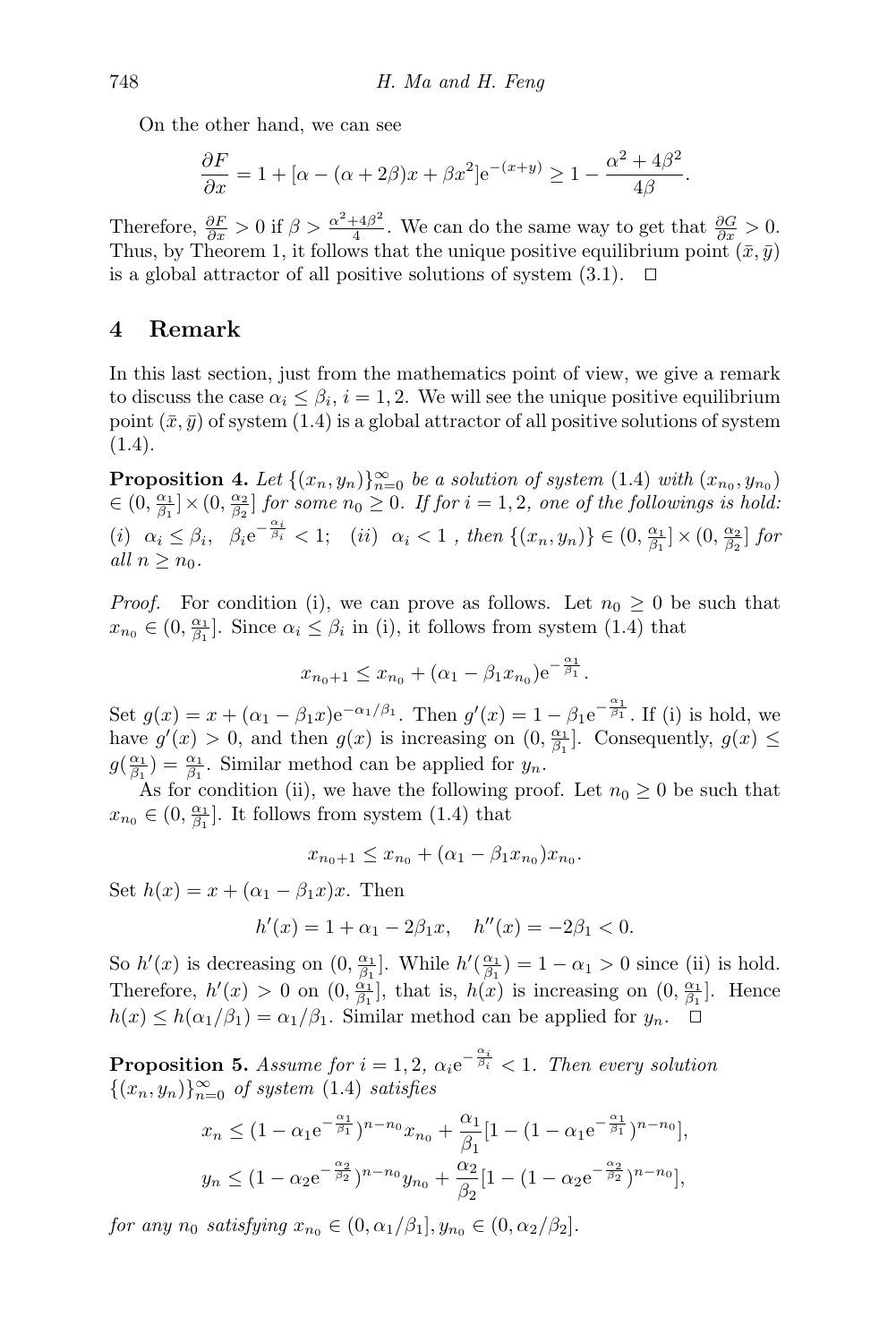*Proof.* Let  $n \geq 0$  be such that  $x_n \in (0, \frac{\alpha_1}{\beta_1}]$ . It follows from system [\(1.4\)](#page-1-1) that

$$
x_{n+1} \le x_n + (\alpha_1 - \beta_1 x_n) x_n e^{-x_n}.
$$

Since  $\alpha_1/\beta_1 \leq 1$ , we have

$$
x_{n+1} \le x_n + (\alpha_1 - \beta_1 x_n) \frac{\alpha_1}{\beta_1} e^{-\frac{\alpha_1}{\beta_1}} = (1 - \alpha_1 e^{-\frac{\alpha_1}{\beta_1}}) x_n + \frac{\alpha_1^2}{\beta_1} e^{-\frac{\alpha_1}{\beta_1}}.
$$

And if  $\alpha_i e^{-\alpha_i/\beta_i} < 1$ , then

$$
x_{n+2} \le (1 - \alpha_1 e^{-\frac{\alpha_1}{\beta_1}})^2 x_n + \frac{\alpha_1^2}{\beta_1} e^{-\frac{\alpha_1}{\beta_1}} (1 - \alpha_1 e^{-\frac{\alpha_1}{\beta_1}}) + \frac{\alpha_1^2}{\beta_1} e^{-\frac{\alpha_1}{\beta_1}}.
$$

By induction, for fixed  $n_0$  satisfying  $x_{n_0} \in (0, \alpha_1/\beta_1]$ , we obtain

$$
x_n \le (1 - \alpha_1 e^{-\frac{\alpha_1}{\beta_1}})^{n - n_0} x_{n_0} + \frac{\alpha_1^2}{\beta_1} e^{-\frac{\alpha_1}{\beta_1}} \left[ (1 - \alpha_1 e^{-\frac{\alpha_1}{\beta_1}})^{n - n_0 - 1} + (1 - \alpha_1 e^{-\frac{\alpha_1}{\beta_1}})^{n - n_0 - 2} + \dots + (1 - \alpha_1 e^{-\frac{\alpha_1}{\beta_1}}) + 1 \right]
$$
  
=  $(1 - \alpha_1 e^{-\frac{\alpha_1}{\beta_1}})^{n - n_0} x_{n_0} + \frac{\alpha_1^2}{\beta_1} e^{-\frac{\alpha_1}{\beta_1}} \frac{1 - (1 - \alpha_1 e^{-\frac{\alpha_1}{\beta_1}})^{n - n_0}}{\alpha_1 e^{-\frac{\alpha_1}{\beta_1}}} = (1 - \alpha_1 e^{-\frac{\alpha_1}{\beta_1}})^{n - n_0} x_{n_0} + \frac{\alpha_1}{\beta_1} [1 - (1 - \alpha_1 e^{-\frac{\alpha_1}{\beta_1}})^{n - n_0}].$ 

Similarly, we could prove

$$
y_n \le (1 - \alpha_2 e^{-\frac{\alpha_2}{\beta_2}})^{n - n_0} y_{n_0} + \frac{\alpha_2}{\beta_2} [1 - (1 - \alpha_2 e^{-\frac{\alpha_2}{\beta_2}})^{n - n_0}]
$$

for any  $n_0$  satisfying  $x_{n_0} \in (0, \alpha_1/\beta_1], y_{n_0} \in (0, \alpha_2/\beta_2].$ 

The following corollary is coming immediately from Proposition [5.](#page-7-0)

Corollary 2. Assume  $\alpha_i e^{-\frac{\alpha_i}{\beta_i}} < 1$ ,  $i = 1, 2$ . Then for any initial point  $(x_{n_0}, y_{n_0})$  $\in (0, \alpha_1/\beta_1] \times (0, \alpha_2/\beta_2]$ , every positive solution  $\{(x_n, y_n)\}_{n=0}^{\infty}$  of system  $(1.4)$ is bounded. Moreover,

$$
\limsup_{n \to \infty} x_n \le \alpha_1/\beta_1, \quad \limsup_{n \to \infty} y_n \le \alpha_2/\beta_2.
$$

Next, in the following theorem, we investigate the global attractivity of the equilibrium point  $(\bar{x}, \bar{y})$  of system [\(1.4\)](#page-1-1).

**Theorem 7.** Assume that  $\alpha_i \leq \beta_i$ ,  $\alpha_i e^{-\frac{\alpha_i}{\beta_i}} < 1$ . Then the unique positive equilibrium point  $(\bar{x}, \bar{y})$  of system  $(1.4)$  is a global attractor of all positive solutions of system  $(3.1)$ .

*Proof.* Let  $\{(x_n, y_n)\}_{n=0}^{\infty}$  be a solution of system [\(1.4\)](#page-1-1) and let  $x_n \leq \bar{x} < \frac{\alpha_1}{\beta_1}$ (the case whenever  $x_n \geq \bar{x}$  is similar and so it will be omitted). Thus

$$
\frac{\alpha_1}{\beta_1} \ge x_{n+1} = x_n + (\alpha_1 - \beta_1 x_n) x_n e^{-(x_n + y_n)} \ge x_n.
$$

Math. Model. Anal., 21(6):741–751, 2016.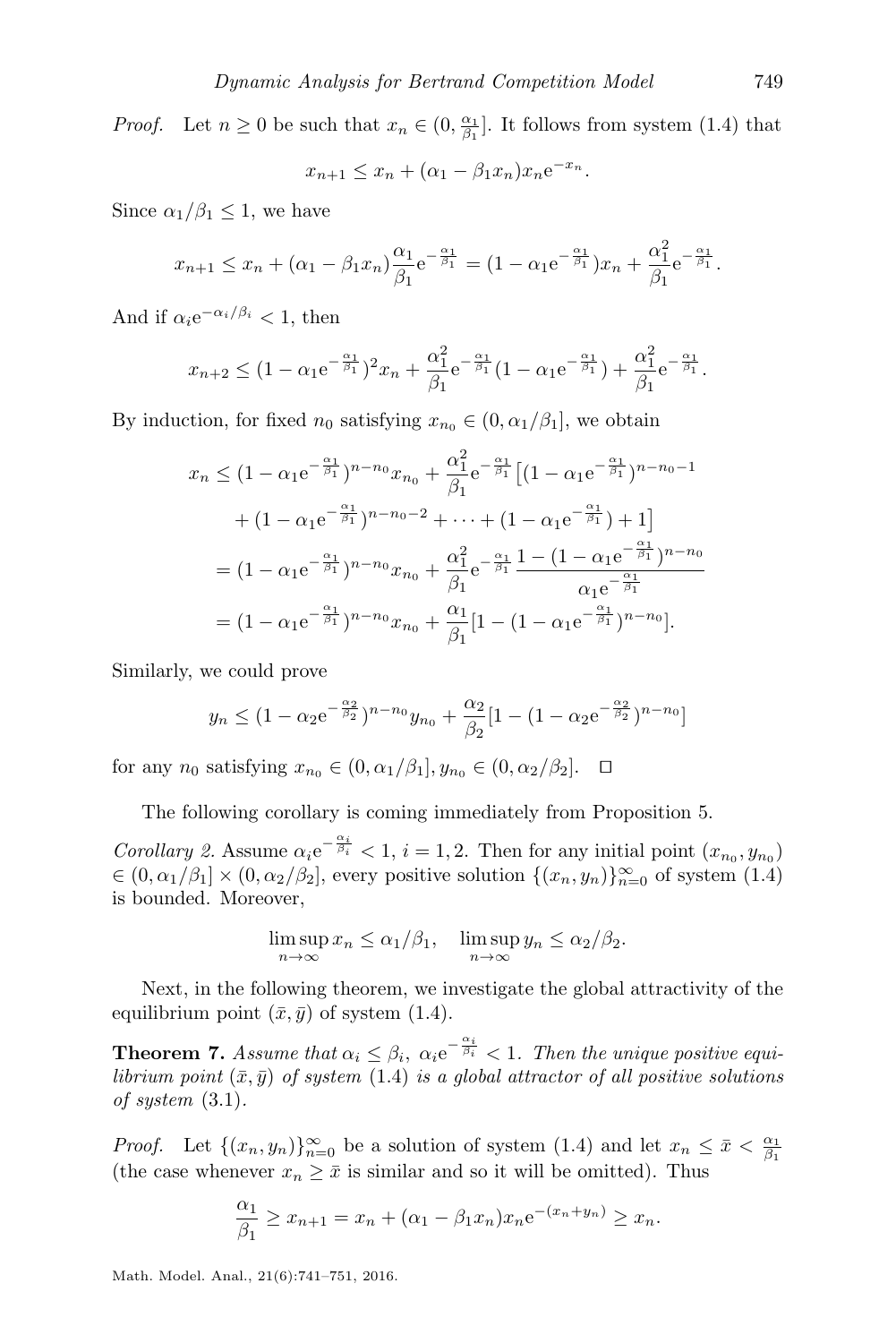Then the sequence  ${x_n}_{n=0}^{\infty}$  is increasing and since it was shown that it is bounded above, then it converges to the unique positive equilibrium point  $\bar{x}$ . Similarly, it is easy to show that the sequence  $\{y_n\}_{n=0}^{\infty}$  is increasing and since it was shown that it is bounded above, then it converges to the unique positive equilibrium point  $\bar{y}$ . Thus  $\{(x_n, y_n)\}_{n=0}^{\infty}$  converges to  $(\bar{x}, \bar{y})$ .  $\Box$ 

<span id="page-9-7"></span>

**Figure 2.** The stability of equilibrium of [\(1.4\)](#page-1-1) while  $\alpha_i \leq \beta_i$ 

Example [2](#page-9-7). Set  $\alpha_1 = 1.5, \alpha_2 = 0.8, \beta_1 = 2, \beta_2 = 1$ , Figure 2 shows the stability of equilibrium of [\(1.4\)](#page-1-1).

## References

- <span id="page-9-1"></span>[1] H.N. Agiza, A.S. Hegazi and A.A. Elsadany. The dynamics of Bowley's model with bounded rationality. Chaos, Solitons & Fractals,  $12(9)$ :1705-1717, 2001. [http://dx.doi.org/10.1016/S0960-0779\(00\)00021-7.](http://dx.doi.org/10.1016/S0960-0779(00)00021-7)
- <span id="page-9-0"></span>[2] G.I. Bischi and A. Naimzada. Global analysis of a dynamic duopoly game with bounded rationality. Advances in dynamic games and applications, 5:361–385, 1999.
- <span id="page-9-5"></span>[3] E.El-Metwally, E.A. Grove, G. Ladas, R. Levins and M. Radin. On the difference equation  $x_{n+1} = \alpha + \beta x_{n-1} e^{-x_n}$ . Nonlinear Analysis: Theory, Methods & Applications, 47(7):4623–4634, 2001. [http://dx.doi.org/10.1016/S0362-](http://dx.doi.org/10.1016/S0362-546X(01)00575-2) [546X\(01\)00575-2.](http://dx.doi.org/10.1016/S0362-546X(01)00575-2)
- <span id="page-9-4"></span>[4] H.A El-Metwally and A.A. Elsadany. Qualitative study of a bounded rationality duopoly game with exponential demand function. Utilitas Mathematica, 88:337– 354, 2012.
- <span id="page-9-3"></span>[5] M.F. Elettreby and H. El-Metwally. On a system of difference equations of an economic model. Discrete Dynamics in Nature and Society, 2013:1611-1617, 2013. [http://dx.doi.org/10.1155/2013/405628.](http://dx.doi.org/10.1155/2013/405628)
- <span id="page-9-2"></span>[6] M. Kopel. Simple and complex adjustment dynamics in Cournot duopoly models. Chaos, Solitons & Fractals, 12(7):2031–2048, 1996. [http://dx.doi.org/10.1016/S0960-0779\(96\)00070-7.](http://dx.doi.org/10.1016/S0960-0779(96)00070-7)
- <span id="page-9-6"></span>[7] M.R.S. Kulenović and M. Nurkanović. Global behavior of a twodimensional competitive system of difference equations with stocking. Mathematical and Computer Modelling, 55(7–8):1998–2011, 2012. [http://dx.doi.org/10.1016/j.mcm.2011.11.059.](http://dx.doi.org/10.1016/j.mcm.2011.11.059)